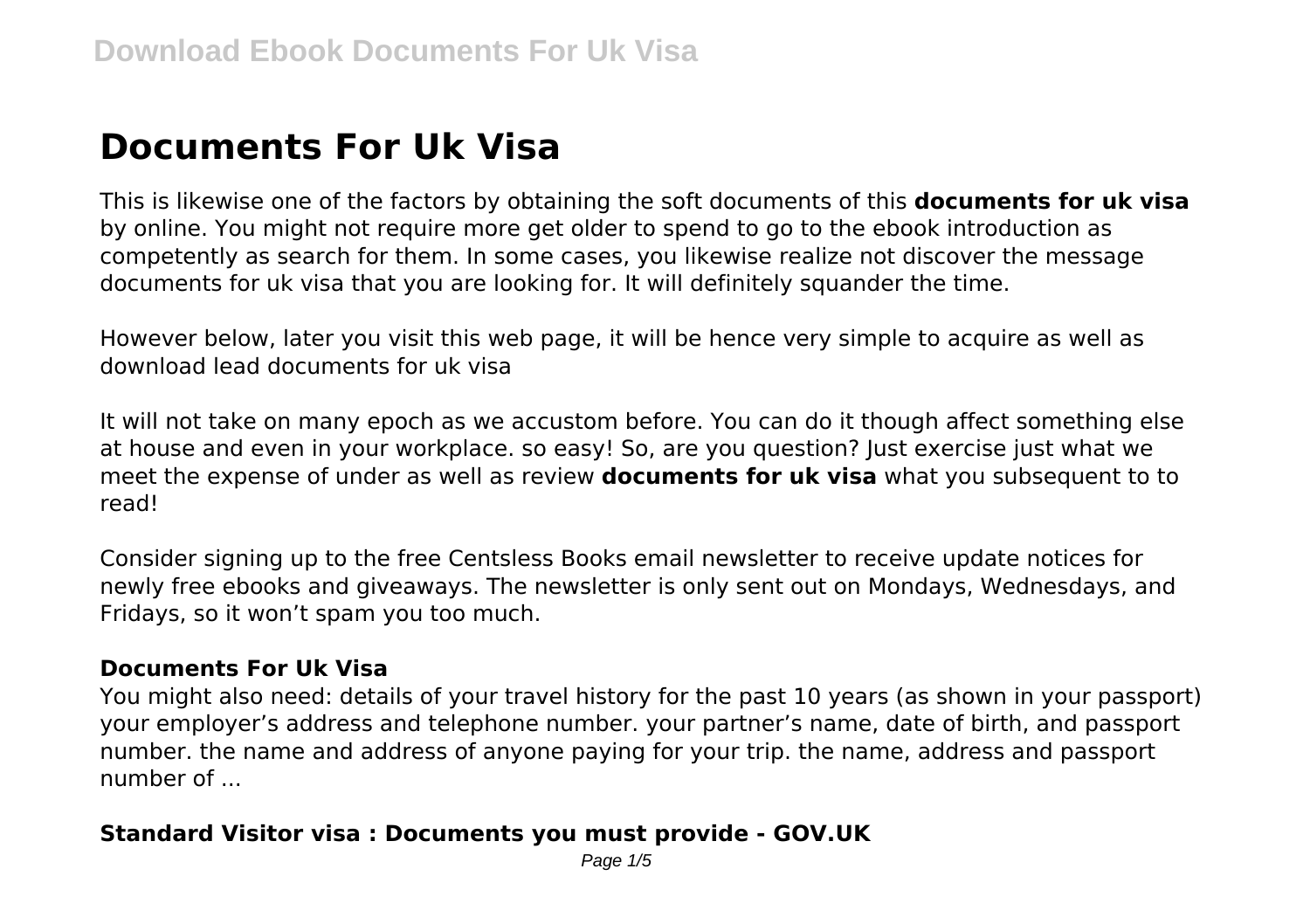You should submit the following documents to apply for a UK visa: UK visa application form. According to the UK visa type you are applying for, you may have to complete the form online... Two photographs. These photos should be taken within the past six months and in color. Your Valid Passport. It ...

#### **UK Visa Requirements - Documents Required for UK Visa**

Application for UK visa to visit or for short-term stay: form VAF1A; Visit guidance; Visit visas; Transit guidance; Application for UK visa for family settlement: form VAF4A and appendix 2

## **Visit visa: guide to supporting documents - GOV.UK**

Organ donors also need a document showing that the intended recipient is legally resident in the UK, such as a copy of their British passport or residence permit. If they are applying for a visa at...

## **Guide to supporting documents: visiting the UK - GOV.UK**

Apply for a General student visa (Tier 4) to study in the UK if you're 16 or over - eligibility, extend or switch your visa, how much it costs and how long it takes

# **General student visa (Tier 4): Documents you must ... - GOV.UK**

Documents required for UK student visa: Short-term visa A current passport or any other valid travel ID Proof of financial capability that you can finance your studies for the duration of the course in the form of bank statements or payslips for the last six months Details of your intended place of stay and travel plans

# **Documents Required for UK Student Visa - Check here**

Visa application process for children under 5. Children under the age of 5 applying for a UK visa from within the United States must attend an appointment at an ASC or a PAC. At the appointment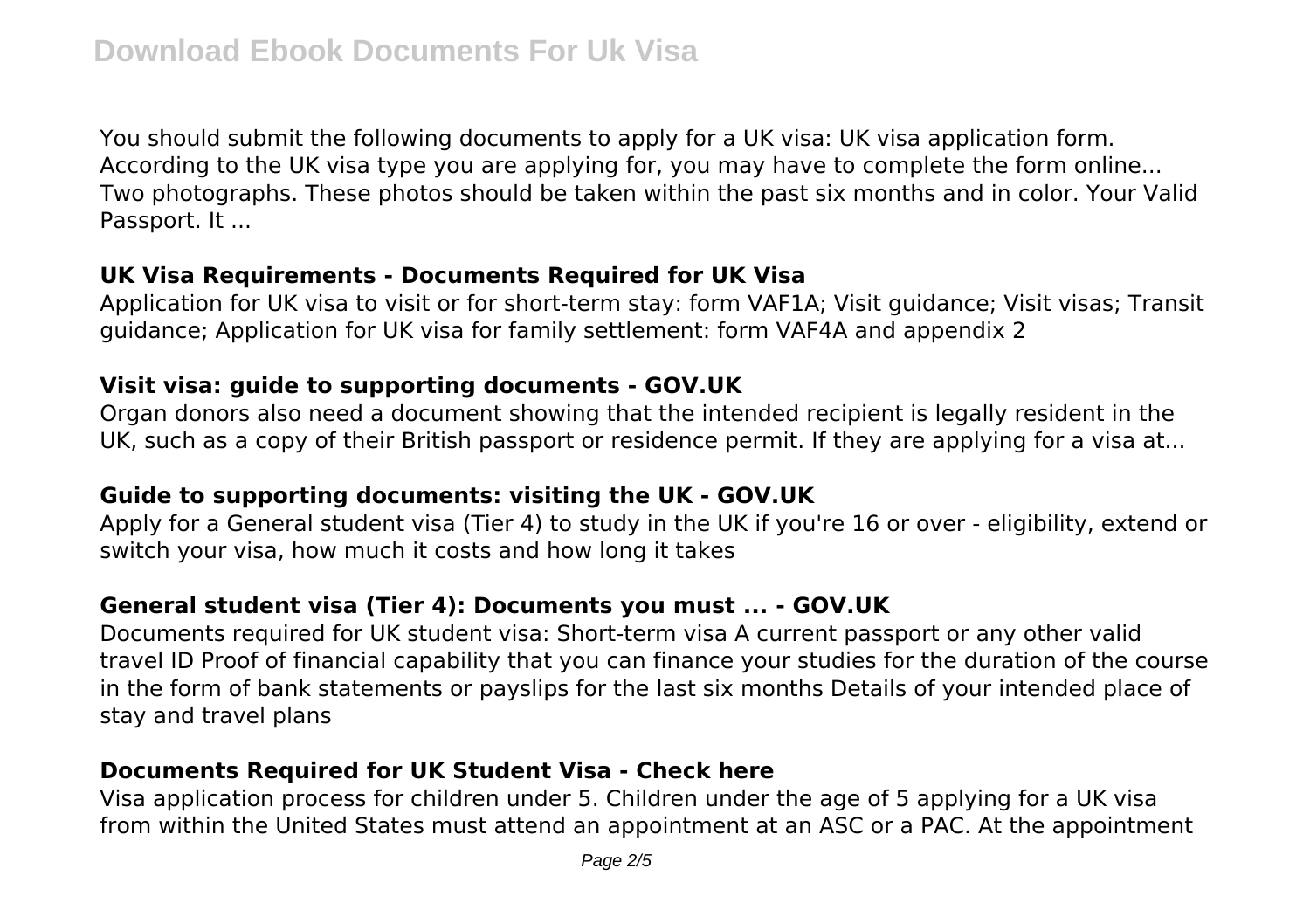...

# **Apply for a UK visa in the USA - GOV.UK**

In fact, for applying for a UK visitor visa applications, all applicants are required to provide a valid travel document such as a national passport or any other such document that lawfully enables the holder to travel internationally. Apparently, the passport of the applicant must be in good condition.

## **UK Visa Supporting Documents Checklist | Evidence of ...**

For applying the UK visa in the Tourist section, only the applicant's documents would be sufficient. But then, if applying for a UK visa in the visitor category, documents from the Inviter are necessary. Sanctum Consulting is the right place for you to suggest the documentation according to your requirements.

## **UK Visa - UK visa application and UK visa requirements**

Check what documents you'll need to enter the UK. You're from an EEA country or Switzerland You can enter the UK with either a valid passport or national identity card issued by an EEA country .

# **Entering the UK: Before you leave for the UK - GOV.UK**

Visas and immigration. What you need to do. Check if you need a UK visa, apply, manage your application, biometric residence permits. EU, EEA and Commonwealth citizens

## **Visas and immigration - GOV.UK**

UK Visas and Immigration is responsible for making millions of decisions every year about who has the right to visit or stay in the country, with a firm emphasis on national security and a culture ...

# **UK Visas and Immigration - GOV.UK**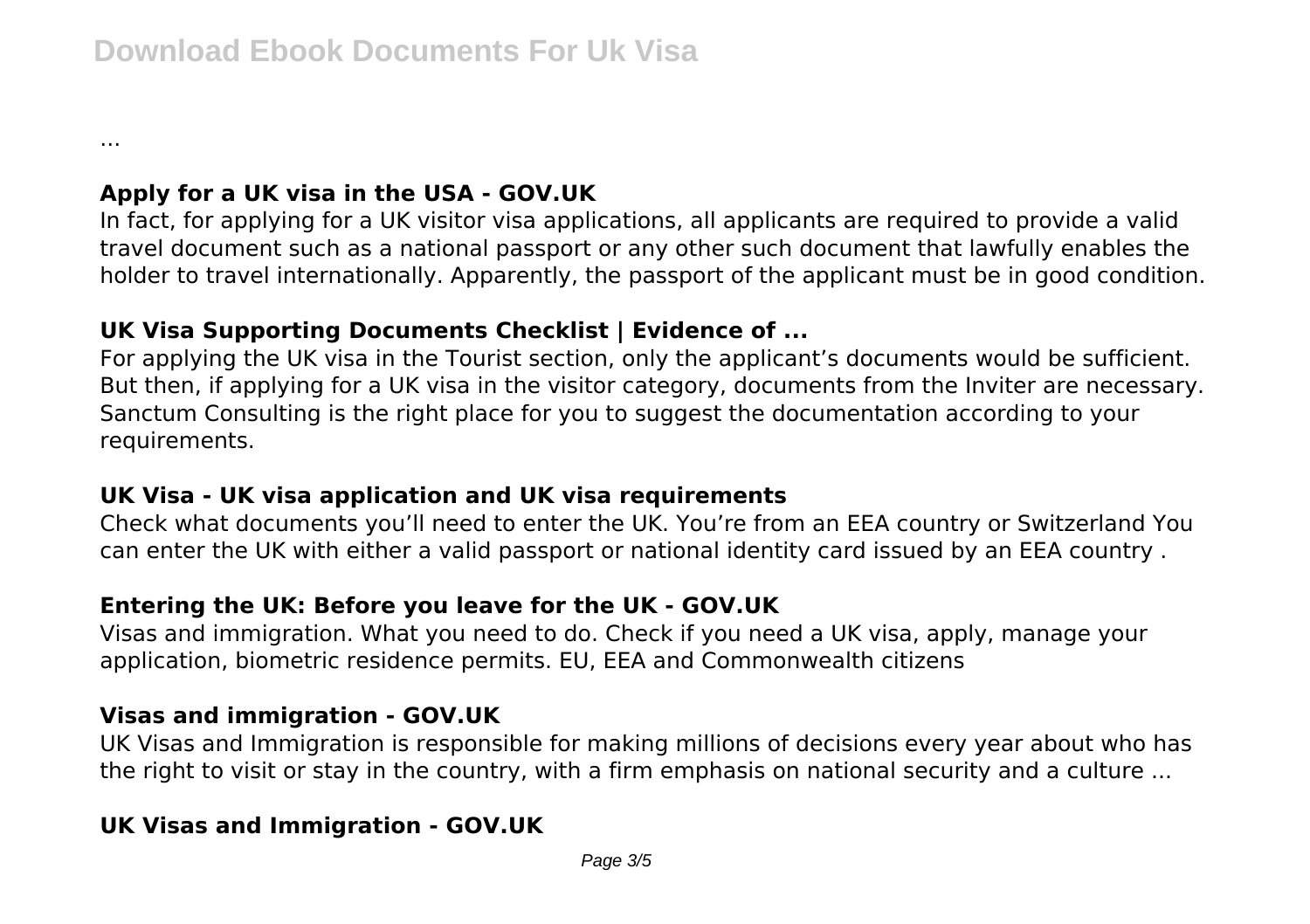When you make a UK visa application you will need to submit a translated version of any documents that are not written in English. You must submit these translated documents along with the original documents. Include the translators full name and signature or the full name and signature of an authorised official of the translation company. If any of the requirements are not met, then you will have to get the documents translated again.

## **How to translate documents for your UK Visa application**

Additional Documents For Business Visa Invitation letter from the UK company/business/establishment. Confirmation and details regarding the purpose you are visiting the UK. If self-employed: Evidence of your business activities, accounts and financial credibility. Evidence of ties to your home ...

# **UK Visa Application Requirement | UK Visa**

In most the cases, documents needed to sponsor visitor visa UK relates to proof of accommodation and sponsor bank balance. Moreover, a sponsor also needs to write a letter of invitation for the proposed trip. Indeed, the sponsorship letter is essentially an undertaking in accordance with Paragraph 35 Part 1 of the Immigration Rules.

# **UK Visitor Visa Sponsor Documents: Trip Cost & Maintenance ...**

If you need to visit the UK regularly over a longer period, you can apply for a long-term Standard Visitor visa that lasts 2, 5 or 10 years. You can stay for a maximum of 6 months on each visit.

#### **Standard Visitor visa - GOV.UK**

The visa process is done online, means you have to fill the forms online, and provide the supporting documents in person at the UK Visa Application center Karachi, Lahore, Islamabad and Mirpur. The biometric is required for all applicants, and additional charges will be paid by the applicant for the